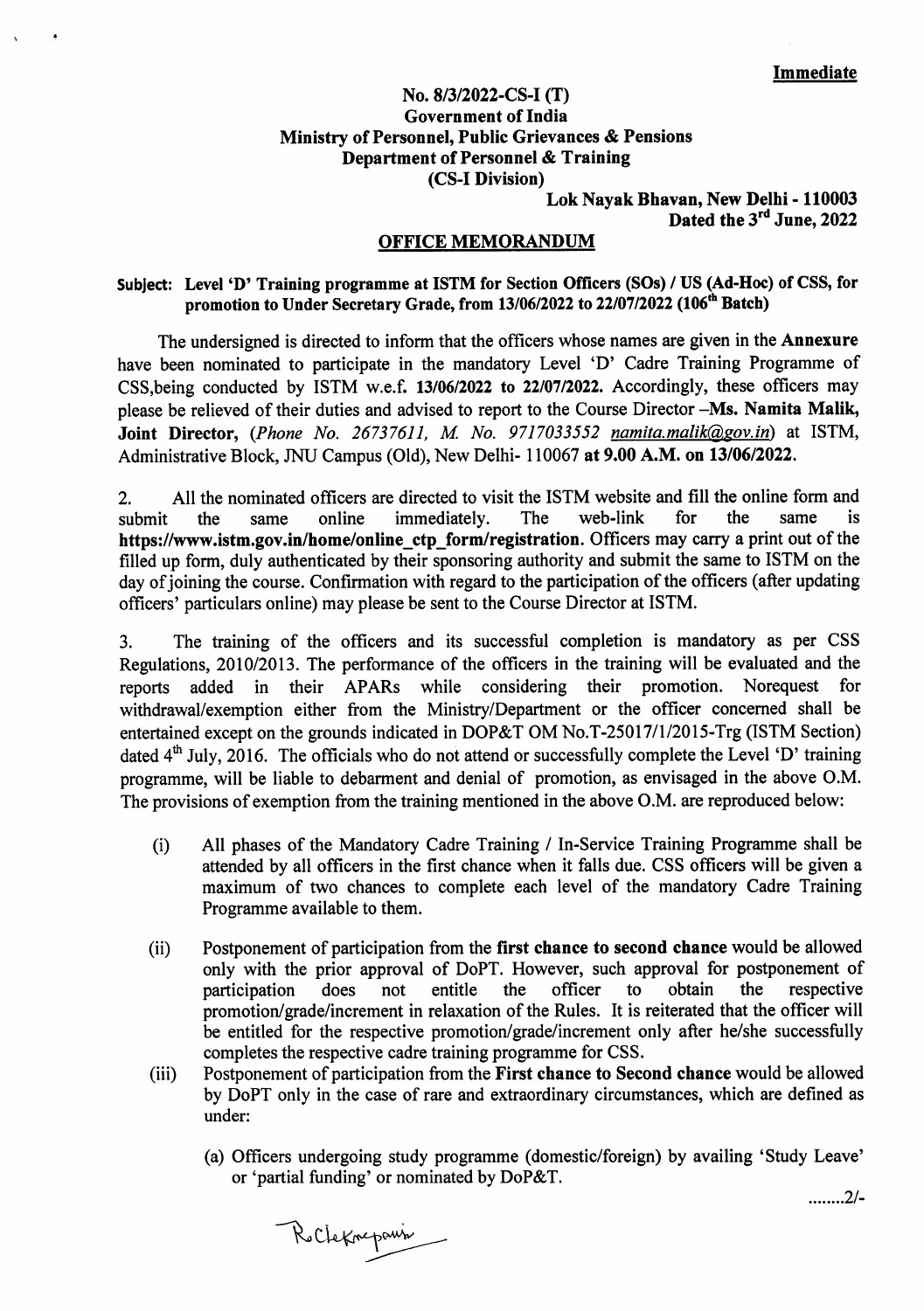- (b) Medical reasons of self or immediate family members, i.e., the officer himself/herself, his/her parents, spouse, children of the officer and parents-in-law of the Officer.
- (c) Maternity/paternity leave on the basis of medical certificate issued by AMA approved by Competent Authority.
- (d) Child care leave approved by competent authority.
- (e) Marriage of selfYthe children.
- (f) Officers on Election duty.
- (iv) CSS Officer deputed by Government of India to a foreign assignment may be permitted to attend the mandatory training on return from such assignment for promotion to next grade.
- (v) Officers of CSS cadre who have less than two years of service left for superannuation as on  $1<sup>st</sup>$  July of the financial year in which the training is actually conducted, would be exempted from mandatory training.
- (vi) The officers who do not attend the mandatory training programmes even after two nominations of CS Division, shall be debarred for future training programmes under the Cadre Training Plan.
- (vii) Failure to attend any level of the mandatory training Programme in the 'two-chance window' provided would mandatorily attract the consequences laid down in the rules and guidelines relating to CSS services, with no exception.
- (viii) In addition, administrative action may be taken to deny grant of promotion to such debarred officers.
- (ix) In the case of officers leaving the training, in between the programme, other than on medical grounds, the entire cost of training shall be recovered from such officer for noncompletion of training.
- **(x) Authority empowered to permit postponement:** The cases relating to postponement will be handled by CS Division of DOPT. The postponement from participation in the first chance may be permitted with the approval of Joint Secretary (CS Division). No postponement may be permissible beyond 2<sup>nd</sup> chance. In exceptional cases, Secretary (P) can give permission beyond  $2<sup>nd</sup>$  chance if the officer is not able to attend the training on a case to case basis.
- (xi) The officer nominated for training shall be relieved for training by the respective Ministries/Departments/Organisations as it is mandatory, unless exemption is granted as applicable under rules by DOPT.
- (xii) The officers who have been nominated by CS Division of DOPT under  $2^{nd}$  chance **shall attend the training compulsorily and would be deemed to have been relieved for the purpose by the respective Ministries/Department.**

4. Henceforth, all CSS officers will get a maximum of two nomination chances to complete the mandatory trainings at various levels. The second nomination will be considered only under the circumstances mentioned in para 2 (iii) above.

5. The aforesaid training programme also includes State Attachment, as informed by ISTM. Officers nominated in **Annexureare** advised to draw an advance of **Rs.60,000/- (Rupees Sixty Thousand Only)** each from their respective Ministry/Department, towards meeting the expenditure of the training towards State Attachment. This amount may please be sanctioned in the name of nominated officers and the same will be collected by ISTM from the participating officers.

3/-

Recheknypown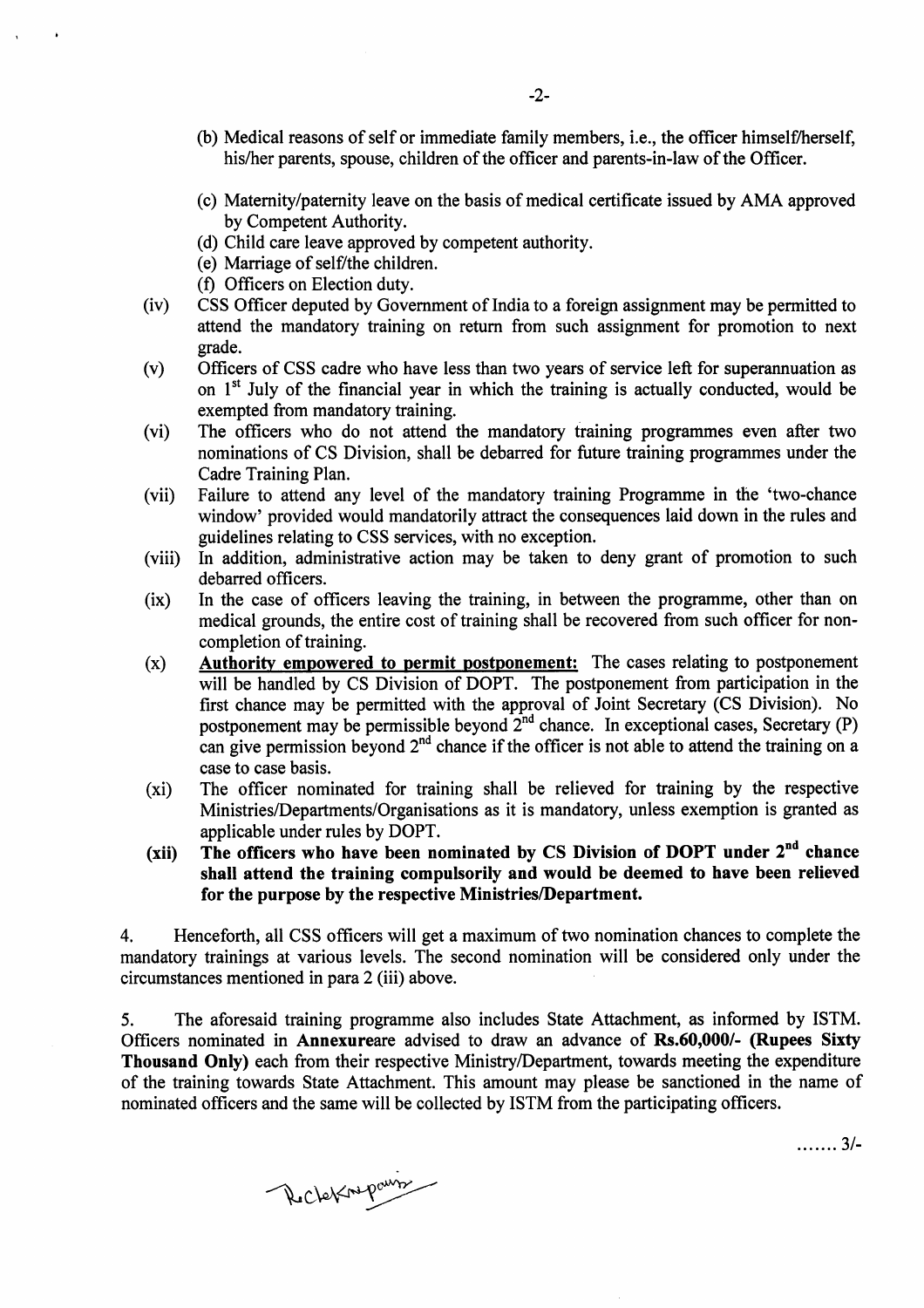6. It is clarified that **vigilance clearance is not required** for relieving the officers to attend the mandatory training programme.

Richeknipaux

**(R. ChakrapanI)**  Under Secretary to Government of India Telephone. : 24624046 Email: r.chakrapani@nic.in

**To** 

**Joint Secretary(Admn.) of the concerned Ministries/Departments New Delhi.** 

Copy forwarded for information and necessary action to : -

- 1. The Director, ISTM, Admn. Block, Old JNU Campus, Ber Sarai, New Delhi
- 2. Ms. **Namita Malik, Joint Director, (Course Director),** ISTM, Admn. Block, Old JNU *Campus, New Delhi. The list of officers, who report for training on l3" June, 2022 may please be furnished to this Department next day positively. Further, it is requested to kindly indicate DoB/ SL No in the participation list and results list to facilitate to easy identjfication of the candidates.*
- 3. Training Division, Deptt. of Personnel & Training, Old JNU Campus, New Delhi, **(Shri Syed Imran Ahmed, DS).**
- 4. Officer concerned (Through DoPT Web-site).
- 5. US, CS-I (U), DOP&T (for information).
- 6. Hindi Section, DOP&T, North Block, New Delhi For Hindi version.
- 7. Website of this Department (www.persmin.nic.in<DOPT<CentralSecretariat<CSS<Training Nomination Circulars<Section Officers)